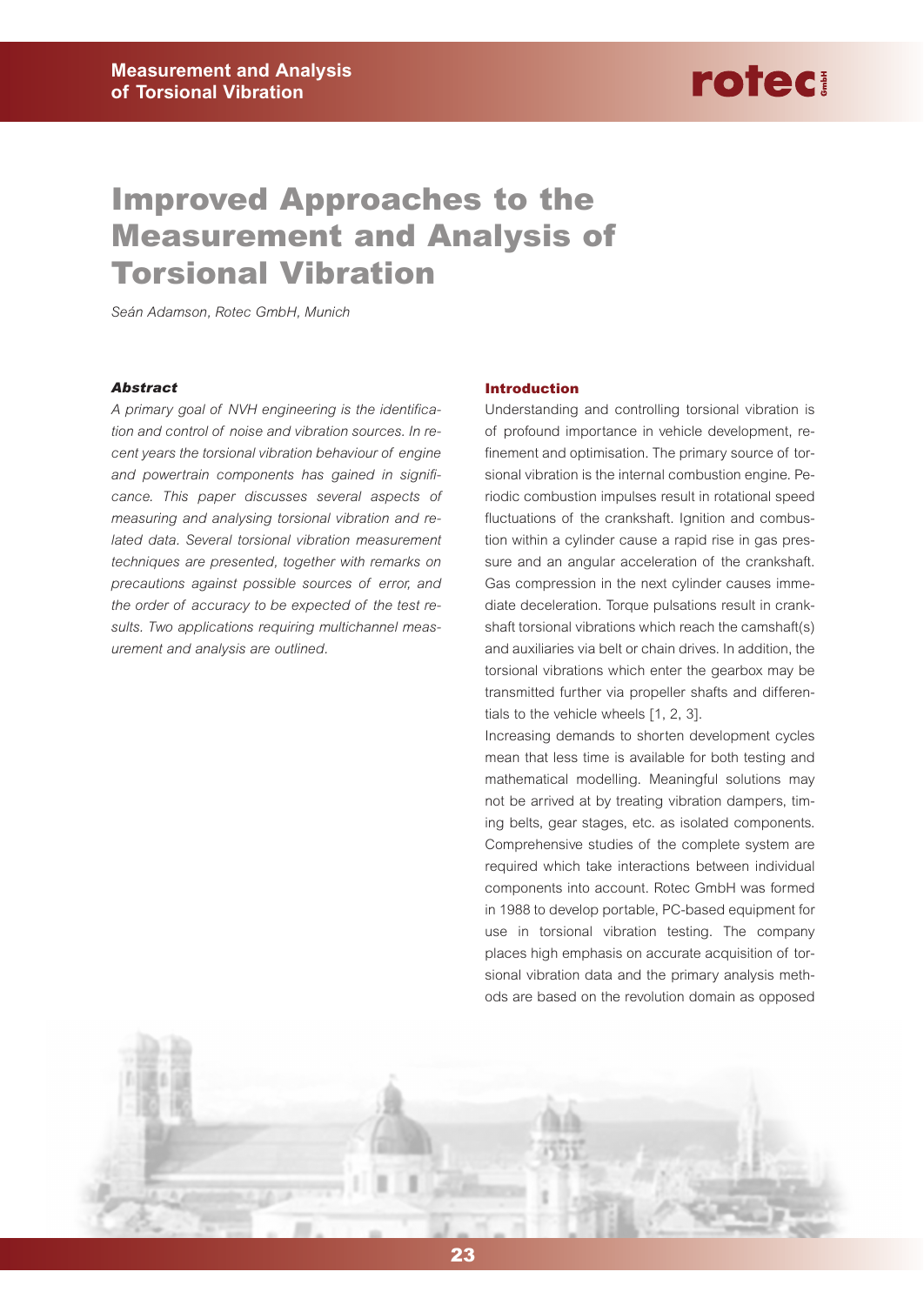to the time domain. In recent years the company has exploited both the increased computational power of PCs and digital signal processing technology to help make multichannel measurement and analysis quicker and more effective. This paper begins by presenting the new generation of ROTEC-RAS equipment (RAS = Rotation Analysis System). Torsional vibration measurement methods are then reviewed. Sources of error are highlighted and the degree of accuracy of test results is discussed. Two applications in engine and powertrain testing are utilised to illustrate the capabilities of the equipment.

#### **The New Range of RAS Equipment**

Applications requiring multichannel torsional vibration measurement include optimising engine timing and auxiliary drive systems, tuning of vibration dampers, minimising clutch slip, reducing gearbox rattle and transmission error testing of gearsets. This type of testing may also require additional measurement of transverse vibrations synchronous to the rotational data [4, 5]. All RAS channels operate on a common time-base making accurate, phasematched, cross-channel analyses possible (e.g. accurate calculation of the angular displacement between two rotating shafts). The RAS rotational speed channels require square-wave TTL level signals as input. The time interval between rising (or falling) edges for each pulse period is measured using a high-speed counter/timer (10GHz/40-bit). Input of index pulse and rotational direction signals is also provided for. The RAS analogue channels sample at either 50kHz or 400kHz with 16-bit resolution. Digital downsampling, anti-aliasing protection, programmable gain, AC/DC coupling and differential or ICP inputs are provided. By making use of a commercially available interface board, Controller Area Network (CAN) signals may be directly input and analysed in a similar way to analogue signals. CAN information is increasing in relevance since this is the dominating serial bus system for in-vehicle networks of passenger cars, as well as trucks and buses. RAS systems are modular (both hardware and software), scalable to fit operational needs and used both in test cell and in-vehicle applications. Figure 1 summarises NVH signal types and sources.



*Figure 1 Test Vehicle, Signals and RAS System*

#### **Angular Velocity Measuring Methods**

The digital measurement technique for torsional vi bration is based on sampling at equidistant angular intervals around the rotating shaft. This is generally accomplished by one of three methods: (i) mounting an incremental rotary encoder onto the shaft, (ii) scanning a toothed wheel with a magnetic pickup, (iii) targeting reflective/non-reflective (black/white) bar patterns with an optical sensor. The sensor elec tronics generate an angular velocity signal in the form of a TTL pulse train. The frequency of the pulse train is directly proportional to the angular velocity of the shaft. Rotary encoders with high line counts, as used in single flank testing of gearsets, can provide thou sands of pulses per revolution, whereas proximity sensors are limited to a maximum of several hundred pulses per revolution.

Angular sampling provides a fixed number of sam ples per revolution and is independent of the rota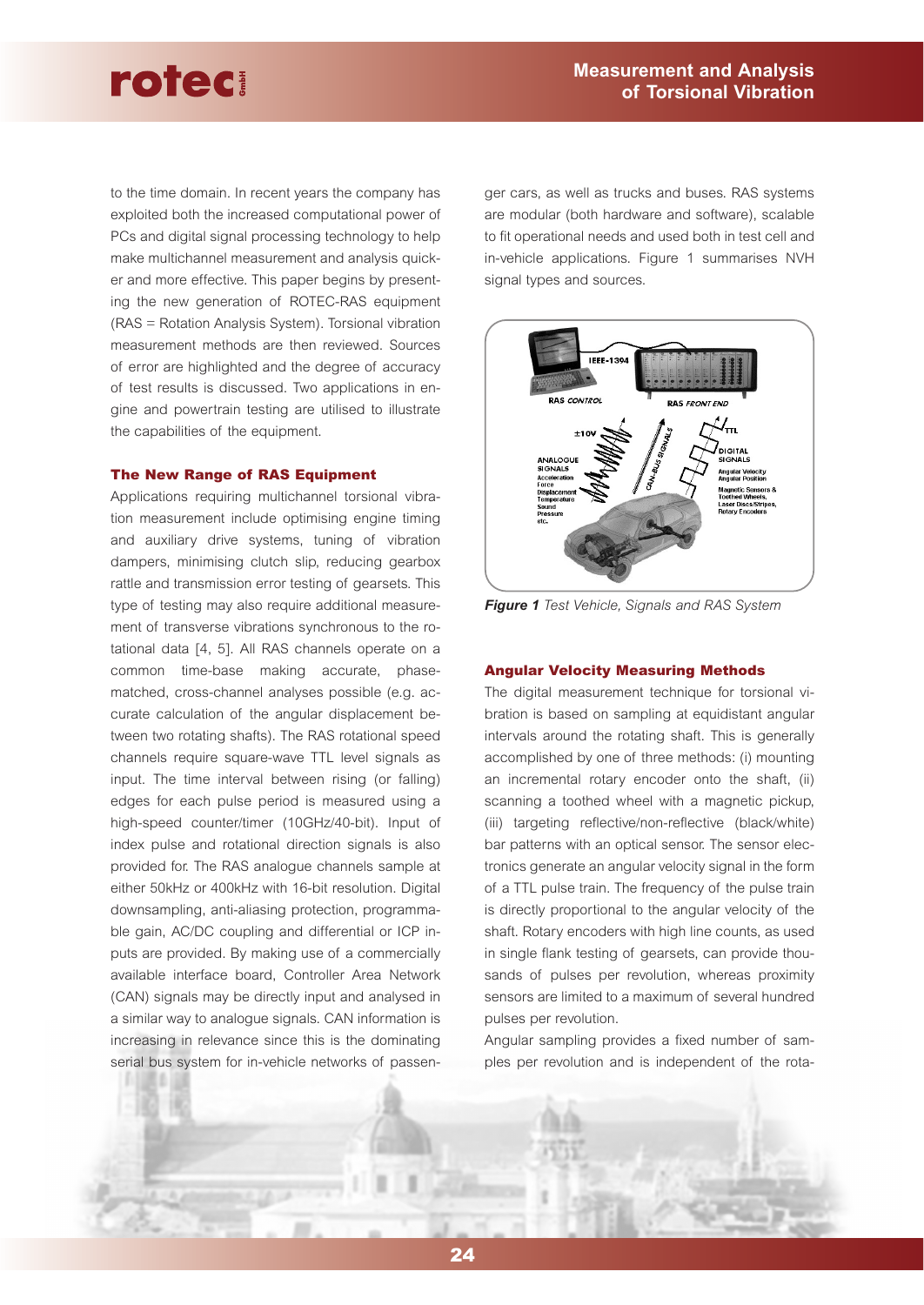tional speed. When time sampling is used, the number of measure-ment values per revolution varies with rotational speed. A primary advantage of revolution domain analysis is the elimination of leakage errors from spectral components that are order related. Assuming that the angular velocity is constant between adjacent pulses, the instantaneous angular velocity values may be calculated by dividing the actual angular spacing of the physical steps (between gear teeth or encoder lines) by the elapsed time from one positive edge to the next  $(T_1, T_2, T_3, ...)$  as shown in Figure 2.



*Figure 2 Standard Rotational-Speed Pulse Train* 

Figure 2: Standard Rotational-Speed Pulse Train The RAS counter/timer frequency of 10GHz per channel (corresponding to a 100ps time base) results in an extremely high angular resolution, ∆θ, which is given by

$$
\Delta\theta = \pm \omega \times 10^{-10} \text{ s} \quad (1)
$$

with the angular velocity, w, in degrees/sec and ∆θ in degrees. For example, the angular velocity of a shaft rotating at 2400 rpm (40Hz) is 7200 deg/s corresponding to an angular resolution of 1.44 µdeg.

#### **Sources of Error in Angular Velocity Measurements**

There are three main causes of innaccuracies in angular velocity measurements:

- 1. Errors in measuring pulse train periodic times
- 2. Errors due to sensor vibration or relative movement between proximity sensor and target
- 3. Errors due to variations in tooth spacing

#### **Measuring Pulse Train Periods**

A high number of clock counts per pulse period allows measurement of pulse train periods with an accuracy of ±1 count (quantisation error, assuming no clock jitter). Even for encoders with high line counts rotating at high speeds, the RAS 10GHz speedchannel clock ensures a high number of 100psec increments between adjacent pulse train edges. Consider an encoder with 4500 lines rotating at 6000rpm. The pulse frequency is 450kHz (period =  $2.2 \times 10^{-6}$ s) and the number of increments per period is

rotec

 $(10GHz / 450kHz) = 2.5 \times 10^5$  counter increments

This corresponds to a percentage error of 4x10-6% and may therefore be neglected. Indeed, the RAS angular resolution – of the order of milli arc seconds at typical rotational speeds – greatly exceeds the measuring uncertainty of even the best rotary encoders available today which are specified to several seconds of arc. Since the RAS time resolution vastly exceeds the accuracy of all angular velocity sensor arrangements, the error associated with measuring pulse train periods is negligible.

#### **Sensor Movement**

Vibration of the proximity sensor in a direction parallel to the target teeth or reflecting pattern produces a signal that is indistinguishable from angular velocity fluctuations. This error can be eliminated by making the sensor mount stiff enough so that sensor vibration is above any angular velocity signal of interest. Relative movement between the target and the prox-

imity sensor during a measurement can have two main causes: The target may move nearer to or further away from the sensor when the shaft is subjected to particular loads. Compared to the normal state, the sensor will encounter a tooth/reflecting marking either too soon or too late and this results in incorrect angular velocity values. A second cause is when toothed wheels or optical targets are mounted eccentrically. A 1st order signal is produced which can-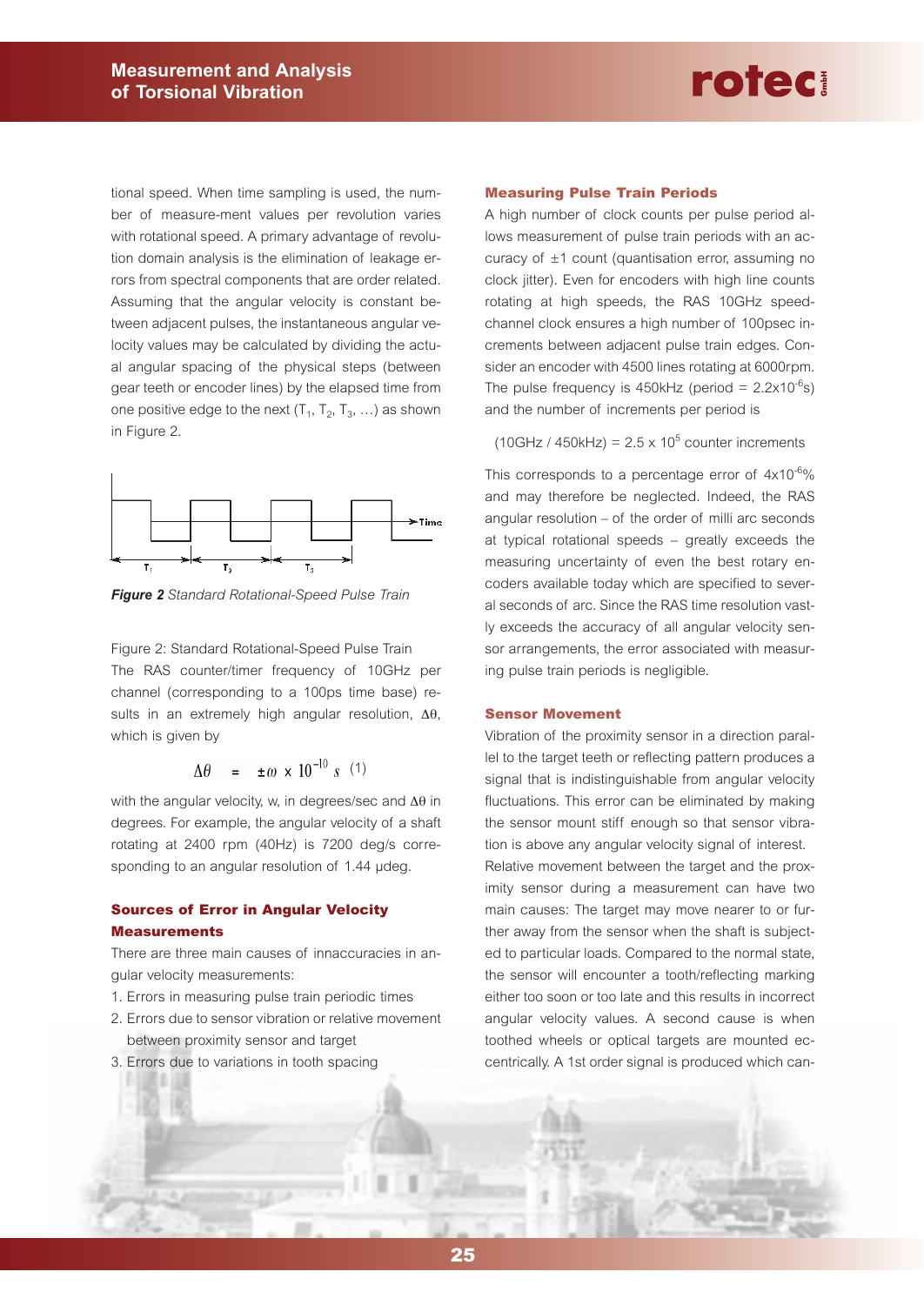not be distinguished from a genuine 1st order produced by machine vibrations. In order to distinguish between first order machine problems and 1st order imbalance two sensors can be positioned 180 degrees radially opposite to one another. By taking the average value of the two angular velocity signals, the 1st order signal components produced by eccentricity are eliminated.

#### **Tooth Spacing Variation**

All toothed wheels and gears have some degree of variation in tooth spacing. A toothed wheel and magnetic sensor arrangement will generally provide less accurate angular velocity measurement results than a shaft encoder. This section gives an outline of how measurement errors caused by tooth spacing inaccuracy may be quantified.

A rotational speed adapter was machined in the workshop. It comprises an inner toothed wheel with 72 teeth which can be directly coupled to the rotating shaft and a magnetoresistive sensor fitted into an outer bracket which does not rotate. The sensing gap was fixed at 1mm. A calibration measurement over many revolutions was performed by rotating the adapter on a lathe (with minimal speed fluctuation). The sensor signal was input to a RAS speed channel for analysis. Figure 3 clearly shows that the noise pattern in the angular velocity signal primarily caused by tooth spacing variation errors repeats every revolution. Figure 4 shows the actual pitch error from tooth to tooth averaged over many revolutions. Both the individual tooth-to-tooth error and the cumulative error are shown. The cumulative error curve displays a first order inherent in the adapter thought to be caused by the machining process on the milling machine.

Once the pattern caused by tooth spacing error has been identified, the data are saved and used to analytically remove the error from subsequent measurements.



*Figure 3 Pattern of Tooth Spacing Variation* 



*Figure 4 Tooth-to-Tooth Spacing Errors* 

Figure 5 shows data from a speed ramp measurement on a 4-cylinder engine using the toothed-wheel adapter bolted onto the front end of the crankshaft. The grey curve represents the raw time history data. The black curve results when the data of Figure 4 are used to remove the tooth spacing error.



*Figure 5 Removal of Tooth Spacing Errors*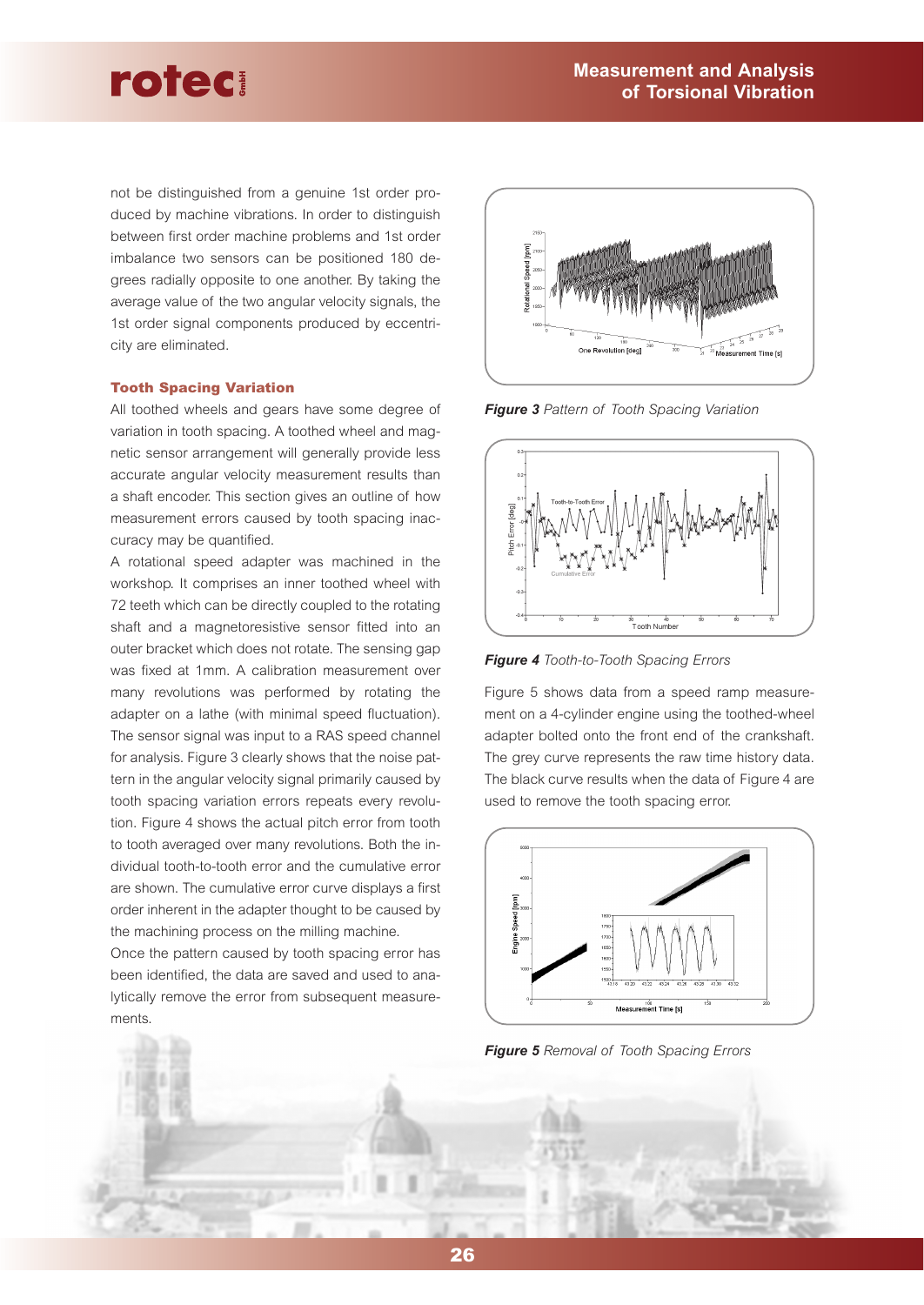

#### **Errors in Spectral Analysis Arising from Indadequate Sampling Rates**

Shannon's sampling theorem states that a signal may be detected up to half the sampling frequency (the Nyquist frequency). This value of half the sampling frequency is equal to the maximum value of frequency (or order) seen in the spectrum. (An order is a harmonic vibration whose period is an integer number of revolutions of a reference speed channel). The effect of 'aliasing' is to allow frequencies higher than the Nyquist frequency being reflected back into lower frequencies causing false indication of spectral lines. Care must be taken when trying to identify and deal with errors which may arise from undersampling in the time domain and aliasing in the spectral domain. The highest frequency components present in the signal must be known before a decision is made on a suitably high sampling rate.

With analogue signals it is possible to use a low-pass hardware filter before the signal is sampled in order to suppress frequency components which are too high for the sampling rate used. In addition, the signal may first be sampled at a high sampling rate and then digitally filtered to remove the higher frequency components before sampling again at a lower rate (both procedures are used with RAS analogue channels).

Compared to the sampling of analogue quantities (sampling rate, sample & hold circuit) counter/timer data acquistion channels record the time interval required for the test object to rotate through a finite angular interval as shown in Figure 6. Rather than measuring the instantaneous angular velocity,  $\varpi$ , at a given point on the shaft circumference, an average velocity,  $\varpi$ , for a finite angular interval, Δφ, between adjacent measurement points is measured. This causes a damping of the measured speed amplitudes which depends on both the number of meas-



**Figure 6** Angular Velocity Curve with Angle-Equidi*stant Data Points ( • )* 

urement points per revolution, Ν, and the rotational harmonic order of interest, *i*.

The rotational speed fluctuation for a single order is

$$
\omega(\varphi) = A \cdot \cos(i \cdot \varphi) \tag{2}
$$

Since a cosine signal has its maximum value, Α, at  $\varphi = 0$  and assuming that the measurement points are symmetric to  $\varphi = 0$  at - $\Delta \varphi/2$  and + $\Delta \varphi/2$ , then the average rotational speed in the interval Δφ is:

$$
\overline{\omega}(\varphi) = \frac{1}{\Delta \varphi} \cdot \int_{-\Delta \varphi/2}^{\Delta \varphi/2} (\varphi) d\varphi
$$
  
\n
$$
= \frac{1}{\Delta \varphi} \cdot \int_{-\Delta \varphi/2}^{\Delta \varphi/2} A \cdot \cos(i\varphi) d\varphi
$$
  
\n
$$
= \frac{A}{i \cdot \Delta \varphi} \cdot \left[ \sin\left(i \cdot \frac{\Delta \varphi}{2}\right) - \sin\left(i \cdot \frac{\Delta \varphi}{2}\right) \right]
$$
  
\n
$$
= \frac{2 \cdot A}{i \cdot \Delta \varphi} \cdot \sin\left(i \cdot \frac{\Delta \varphi}{2}\right)
$$
  
\n
$$
= A \cdot \frac{N}{i\pi} \cdot \sin\left(\frac{i\pi}{N}\right) \qquad (3)
$$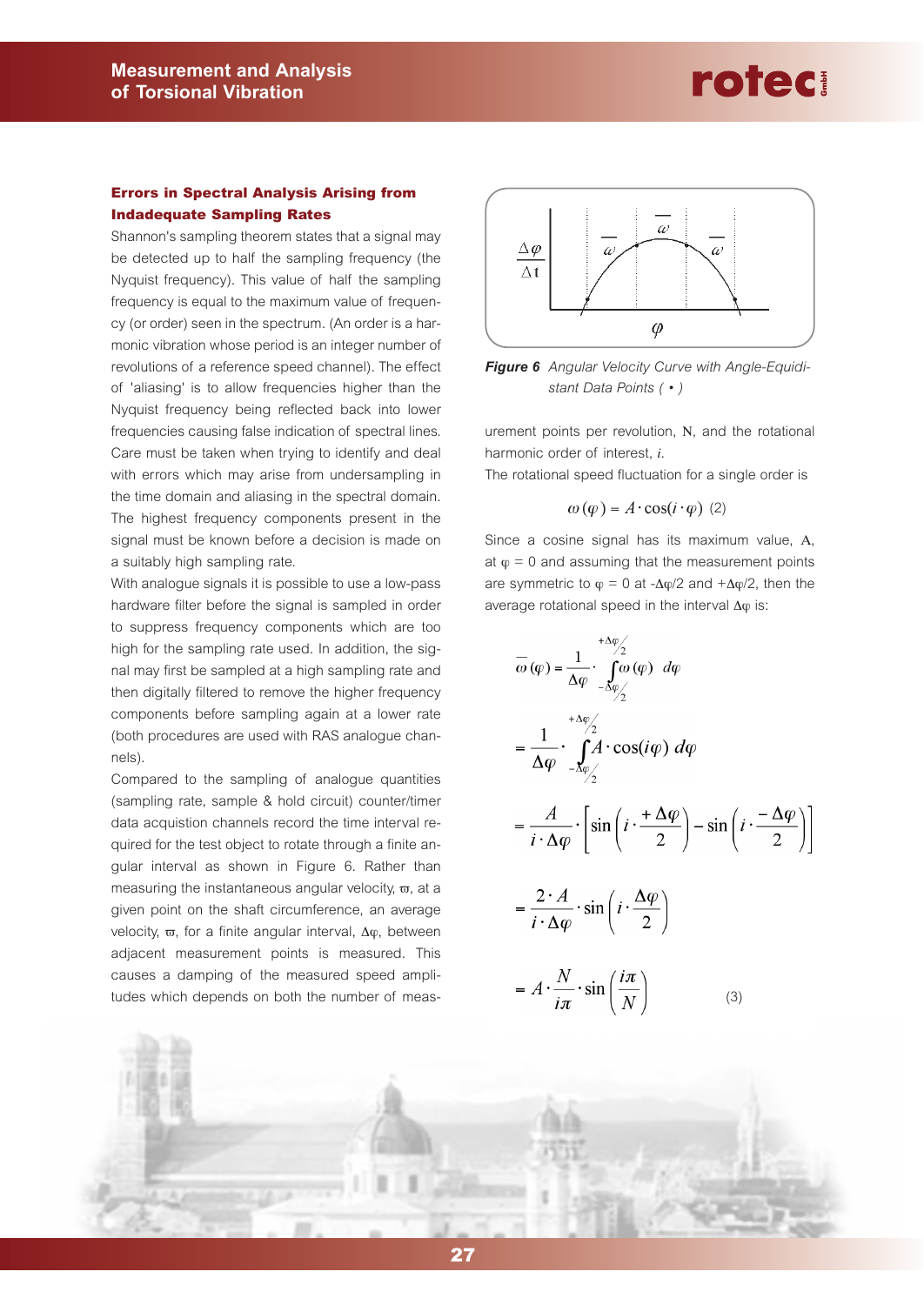Equation (3) shows that the speed measured will always be lower than Α, its maximum value.

rotec

For a given order, *i*, amplitude damping as a percentage is given by:

$$
A(i) \% = 100 \left[ 1 - \frac{N}{i\pi} \sin\left(\frac{i\pi}{N}\right) \right]
$$

The ratio *i*/Ν = 0.5 gives the cut-off order according to sampling theory. Accuracy is best in the limiting case of the sampling interval approaching zero, i.e. an infinite number of measurement points! Fourstroke internal combustion engines produce excitation at multiples of half engine order up to 12th order angular velocity. Using a toothed wheel with 48 teeth would mean a 0.7% degree of damping in the calculated 2nd order amplitude but a greater degree of damping (10%) for order 12. By doubling the number of teeth to 96, a lesser degree of damping results for 12th order amplitude (now 3%).

#### **Enhanced Resolution with Gear Tooth Sensors**

Chain sprockets or gears within a gearbox possess a relatively low number of teeth. When such wheels have to be used as targets for proximity sensors, their low number of teeth prohibits FFT analysis to higher harmonics. In order to increase the amount of information per revolution obtained when using this type of wheel, a so-called 4-fold sensor has been developed. The sensor head contains four magnetoresistive elements and a permanent magnet. The sensor provides four times more information per revolution than standard speed sensors. Figure 7 shows the 4 fold pulse train.



*Figure 7 Removal of Tooth Spacing Errors* 

The 4-fold signal contains a repeating pattern of three short periods followed by a longer one. The three shorter periods represent the passing of <sup>a</sup> tooth; the longer period results from the next approaching tooth. A RAS software algorithm uniformly distributes the 4-fold sensor information in the revolution domain prior to time or spectral analysis. In order to obtain optimum results, the pitch of the toothed wheel should be similar to the separation of the individual magnetoresistors in the sensor head. This ensures that the longer period in the pulse trains does not dominate.

#### **Fast Fourier Transform Analysis**

RAS software allows for both frequency and order analysis of measurement data using the Fast Fourier Transform (FFT) method. Frequency spectra require input time domain data expressed as a function of time. Order spectra require input data expressed as a function of revolutions of a reference channel. For both frequency and order analysis the time history curve is sub-divided into records (analysis intervals) of equal length. The spectral resolution is the reciprocal of the size of the analysis interval. The FFT yields n/2 spectral lines for an interval size of n data points (each line has a real and an imaginery part).

A fundamental assumption of FFT analysis is that the signal contains only exact harmonics within the analysis interval. Furthermore, each harmonic component must start and stop at the same amplitude with the same slope, i.e. if the signal were immediately repeat-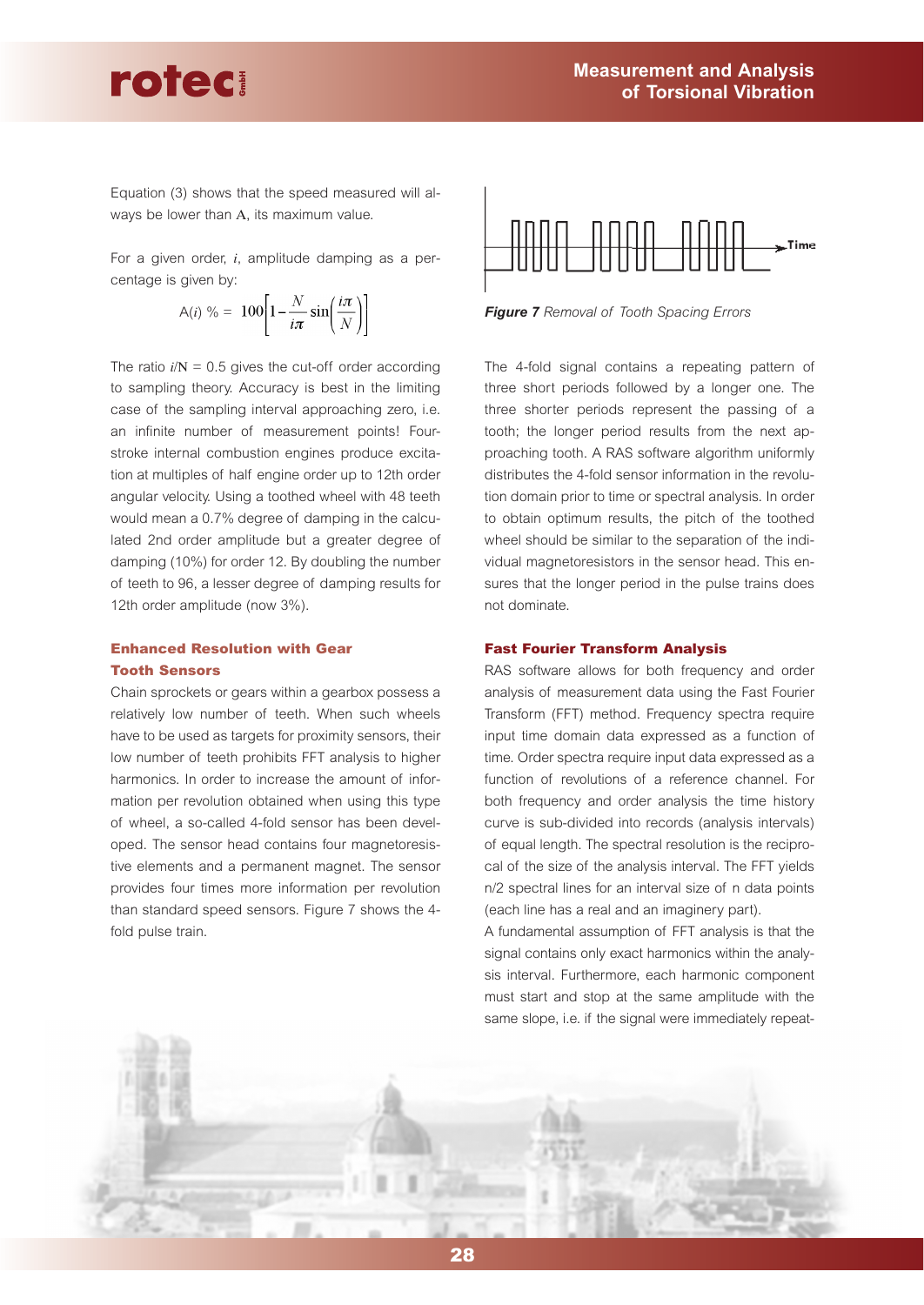ed it would be smooth and continuous. So-called leakage errors will arise if these conditions are not met.

For engine tests the width of the analysis intervals is usually set to 4 revolutions of the crankshaft (2 cycles of system excitation) which ensures that only exact harmonics are contained within each interval. Care needs to be taken, however, when analysing powertrain data. Transmitted engine vibrations retain their frequency but their amplitude and order will vary with transmission ratios. When order analysis is to be performed at the gearbox output, for example, exact harmonics of all signal components will not necessarily be contained within several revolutions of the output shaft. It is important that the width of the analysis intervals be chosen to reflect the signal's periodicity. Since transmission ratios often include prime numbers, the record length required for the periodic signal may be quite long. A side effect of longer analysis interval lengths is that relatively few non-overlapping spectra will result. In addition, a background speed ramp may be present in the time history data which can generate spurious harmonics in the FFT analysis. To overcome these problems shorter record lengths may be taken and a window function applied to remove sudden transients at the ends of the analysis intervals. Various window shapes may be used with the Hanning window being the most versatile [3]. Although FFT windowing reduces the leakage error it causes both damping of spectral-line amplitudes and broadening of the lines. The former may be corrected for by the RAS software based on the FFT window characteristics. The broadening of spectral lines cannot be corrected. In summary, periodicity in the analysis intervals for order analysis may be ensured by setting the interval length to a finite number of revolutions of the source of the vibration. However, frequency analysis on arbitrary time intervals requires the use of FFT windowing functions.

Two applications requiring multichannel measurement and analysis will now be presented in order to illustrate the capabilities of RAS equipment.

#### **Timing Belt Drive System Optimisation**

The primary purpose of synchronous belt drive systems is to synchronise camshafts and crankshafts. The belt system may also be used to drive integrated auxiliaries. In the 4-cylinder diesel engine shown in Figure 8 the crankshaft pulley drives the camshafts via a toothed belt. The idler on the tight side ensures that the belt wraps properly around the crankshaft's toothed wheel. The tensioner on the slack side provides tension. The fuel pump is also integrated into this drive system.



*Figure 8 Synchronous Belt Drive System* 

The rotational speed of the crankshaft, fuel pump and camshafts was measured by scanning their toothed wheels with magnetic proximity sensors. The sensors operate up to a sensing gap of 5mm which allows for detection through the belt. In addition, displacement and force sensors provided analogue voltage signals from the tensioning system.

The interaction between the components is important when optimising the system's dynamics. With the aim of minimising the dynamic load on the drive system, loads and forces in the system as well as torsional and linear vibrations need to be investigated in detail. The most versatile tool for order domain analysis today is the speed/spectrum waterfall plot where a 3- D graphical display is used to visualise the orders as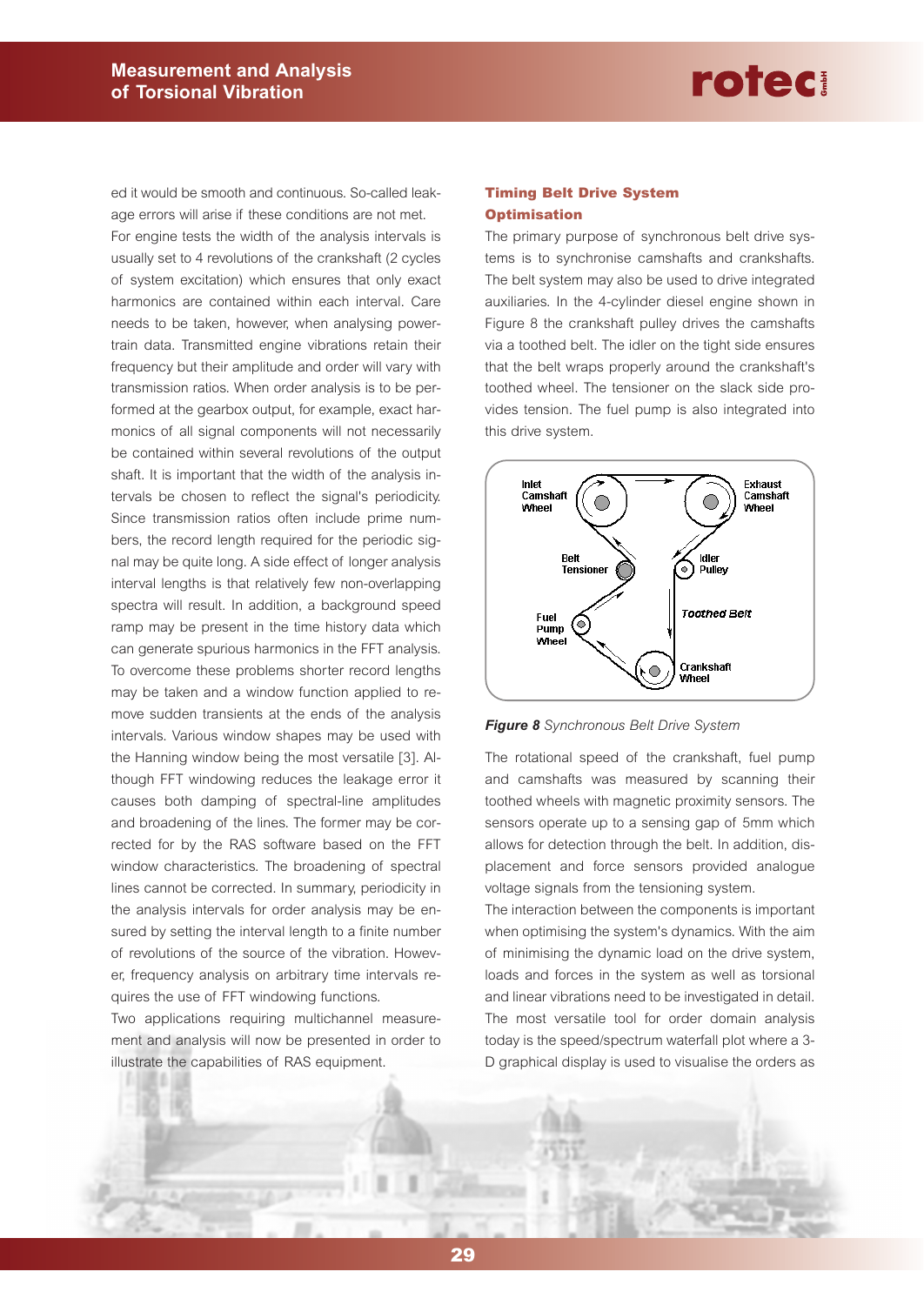they change frequency and amplitude with speed. An example of this is shown in Figure 9 in which torsional vibration amplitudes at the fuel pump wheel referenced to the crankshaft speed display a dominant second order.



*Figure 9 Order Analysis – Waterfall Overview* 

The influence of the effective tension (dynamic tight minus slack belt tension) on the life and durability of the belt is significant. Figure 10 shows the effective tension on the belt both before and after improvements were made to the system. Lower torsional vibration and belt tension fluctuation were present in the speed range around 3000rpm following improvements to the system.



*Figure 10 Belt tension versus Speed* 

#### **Powertrain of a 4WD-Vehicle**

One of the most comprehensive investigations made with RAS equipment to date involves the instrumentation of a four-wheel-drive vehicle test rig. The RAS system used was fitted with a total of 16 speed and 40 analogue channels as well as inputs for CAN-bus and triggering/pre-triggering signals. The flywheel teeth and synchronisation signals were used both to trigger data acquisition and provide a reference for the engine rotational position. The angular velocity of several gears within the gearbox was measured. Special toothed wheels were added to the shafts and scanned either with standard magnetoresistive sensors or with 4-fold sensors for improved resolution. The vibration of the gearbox casing was measured with ICP accelerometers. Additionally, force, temperature and displacement sensors were fitted. The instrumentation is outlined in Figure 11 where angular velocity measurement points are indicated by the symbol <sup>ω</sup>.



*Figure 11 Angular Velocity Measurement Positions* 

Some objectives of the tests conducted were:

- ◗ Load change problems (vibration behaviour when switching from drive to coast)
- ◗ Transmission accuracy of differential gears
- ◗ Improving driving comfort by introducing vibration absorbers and a dual-mass flywheel
- ◗ Noise emission due to gearbox rattling